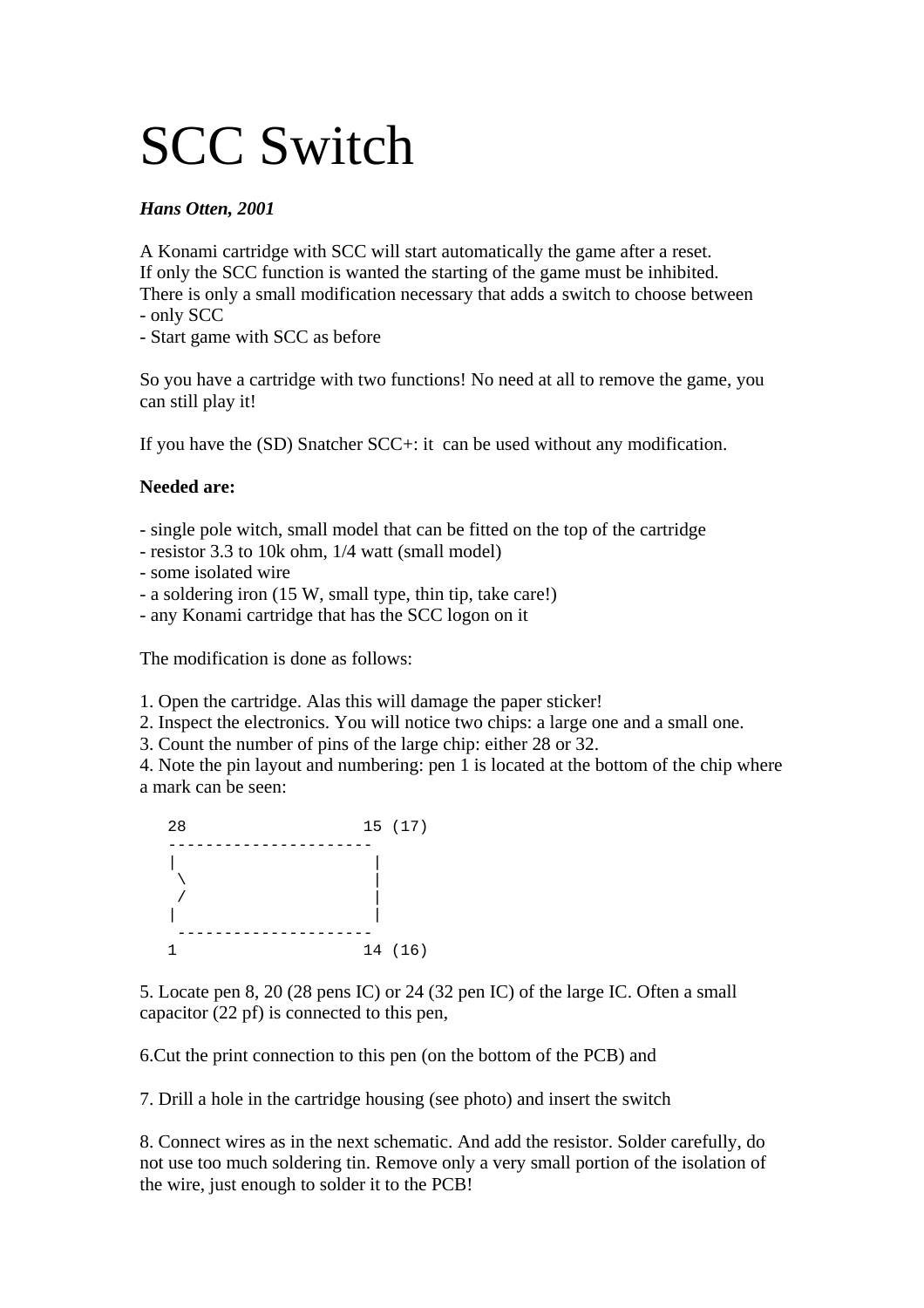

Also see the two photographs

9. Inspect your work: does the solder junction look clean? No short circuits made? Check carefully! IT MAY damage your computer!

10. Put the cartridge together again.

11. Insert the cartridge in your MSX and then switch on the MSX. If the games starts: mark the position of the switch as "Game". Mark the other side as "SCC".

12. Switch off the MSX and throw the switch in the other position. Switch on and your MSX will start normally, as if no game cartridge is inserted. Now you can check a program that uses the SCC!

If the MSX does not function as in step 11 or 12: you have made a mistake! Switch off immmediately and check your connections!

Perform this modification at your own risk. The author of this article is not responsible for any damage caused by this modification!